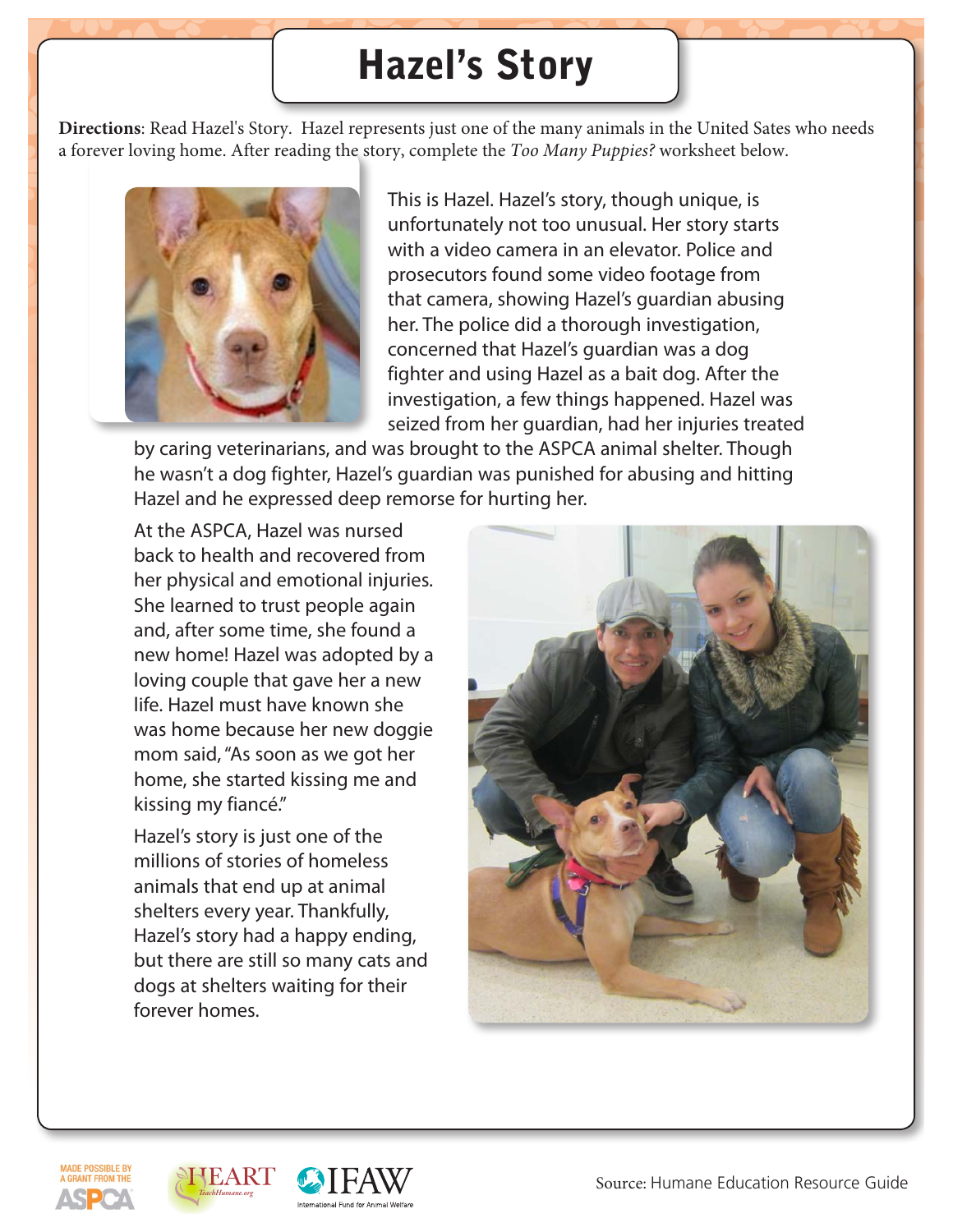# **Too Many Puppies?**

#### Name:

Date:

Meet Lacy. She is a nice dog with a nice family. Unfortunately, Lacy's family never got her spayed (a safe surgery to make sure Lacy doesn't have any unwanted puppies). Follow the directions to see just how many puppies can come from just one unspayed dog like Lacy.

**Directions:** Read each sentence and write the correct number of puppies into the right column. To get the total number of puppies, add up all the numbers in the right column.



| 1. Lacy's family wants ONE dog and gets Lacy.                                                                                     |  |
|-----------------------------------------------------------------------------------------------------------------------------------|--|
| 2. In January, Lacy had EIGHT puppies. Her first litter of puppies consisted of two<br>males and six females.                     |  |
| 3. In June, Lacy had her second litter. She had SIX more puppies. Three were male and<br>three were female.                       |  |
| 4. In August, Lacy's SIX daughters from her first litter each had SEVEN puppies.<br>24 were female. (6x7)                         |  |
| 5. In December, Lacy had her third litter of <b>SIX</b> puppies. They were all female.                                            |  |
| 6. By the next January, Lacy's THREE daughters from her second litter each had SIX<br>puppies. 6 were female. (3x6)               |  |
| 7. In May, Lacy's TWENTY-FOUR granddaughters from her first litter each had FIVE<br>puppies. 72 were female. (24x5)               |  |
| 8. In July, Lacy's SIX granddaughters from her second litter each had FOUR puppies.<br>15 were female. (6x4)                      |  |
| 9. In August, Lacy's SIX daughters from her third litter each had FIVE puppies.<br>10 were female. (6x5)                          |  |
| 10. In December, Lacy's SEVENTY-TWO great granddaughters from her first litter each<br>had FIVE puppies. 120 were females. (72x5) |  |
| What is the <b>TOTAL</b> number of puppies that were born because of one unspayed dog<br>in two years?                            |  |

A) Will it be easy to find homes for all these puppies? What could happen to them?

B) What could Lacy's family have done to prevent so many puppies from being born?

Important Note: Complete this page before scrolling down. Use the following page to check your answers.